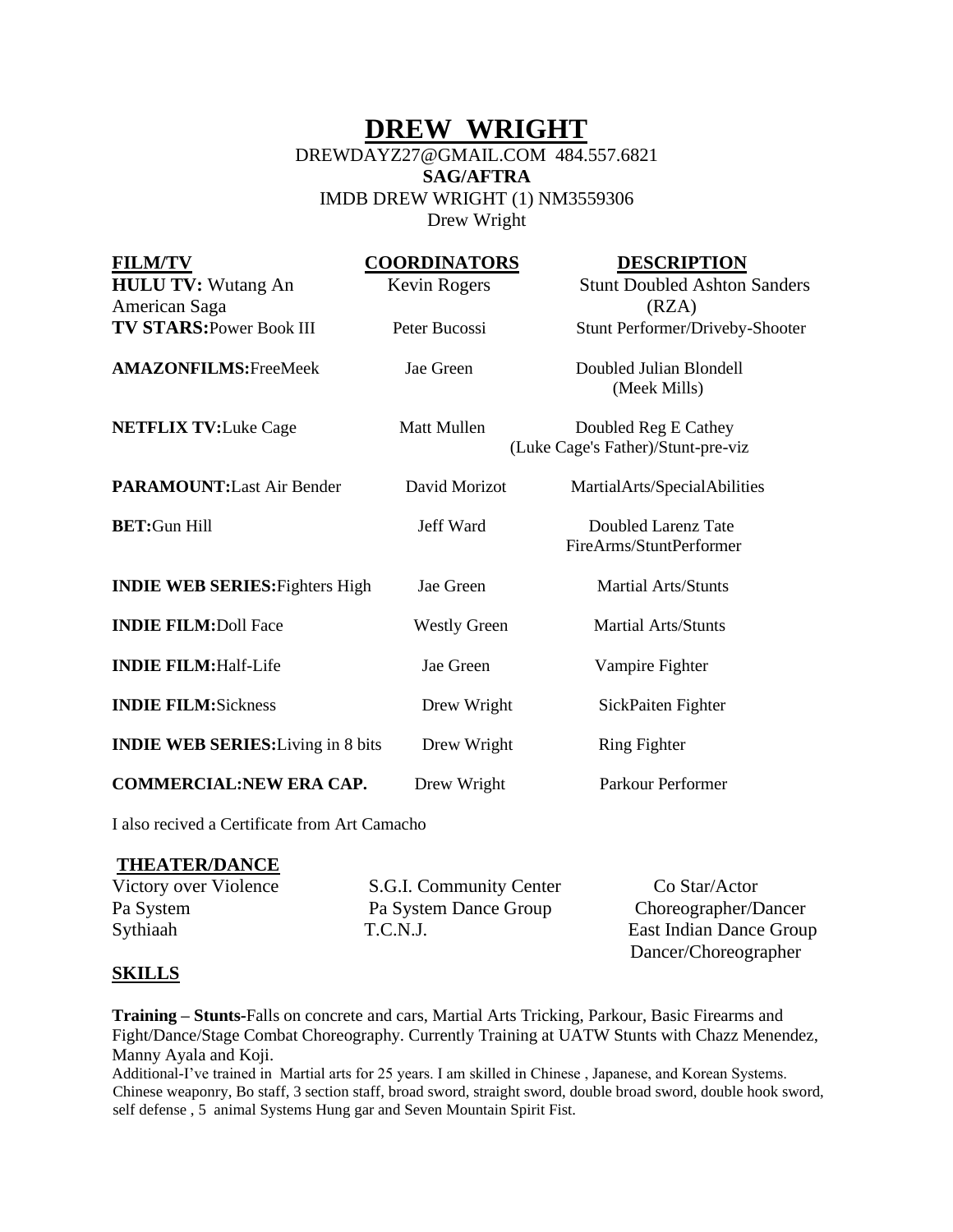**GUNG FU GUNG TAI CHI KARATE** SEVEN MOUNTAIN SPIRIT FIST **YANG STYLE** TAE KWON DO WING CHUN GUNG CHUN GUNG GONG SHOTOKAN HUNG GAR WU SHU